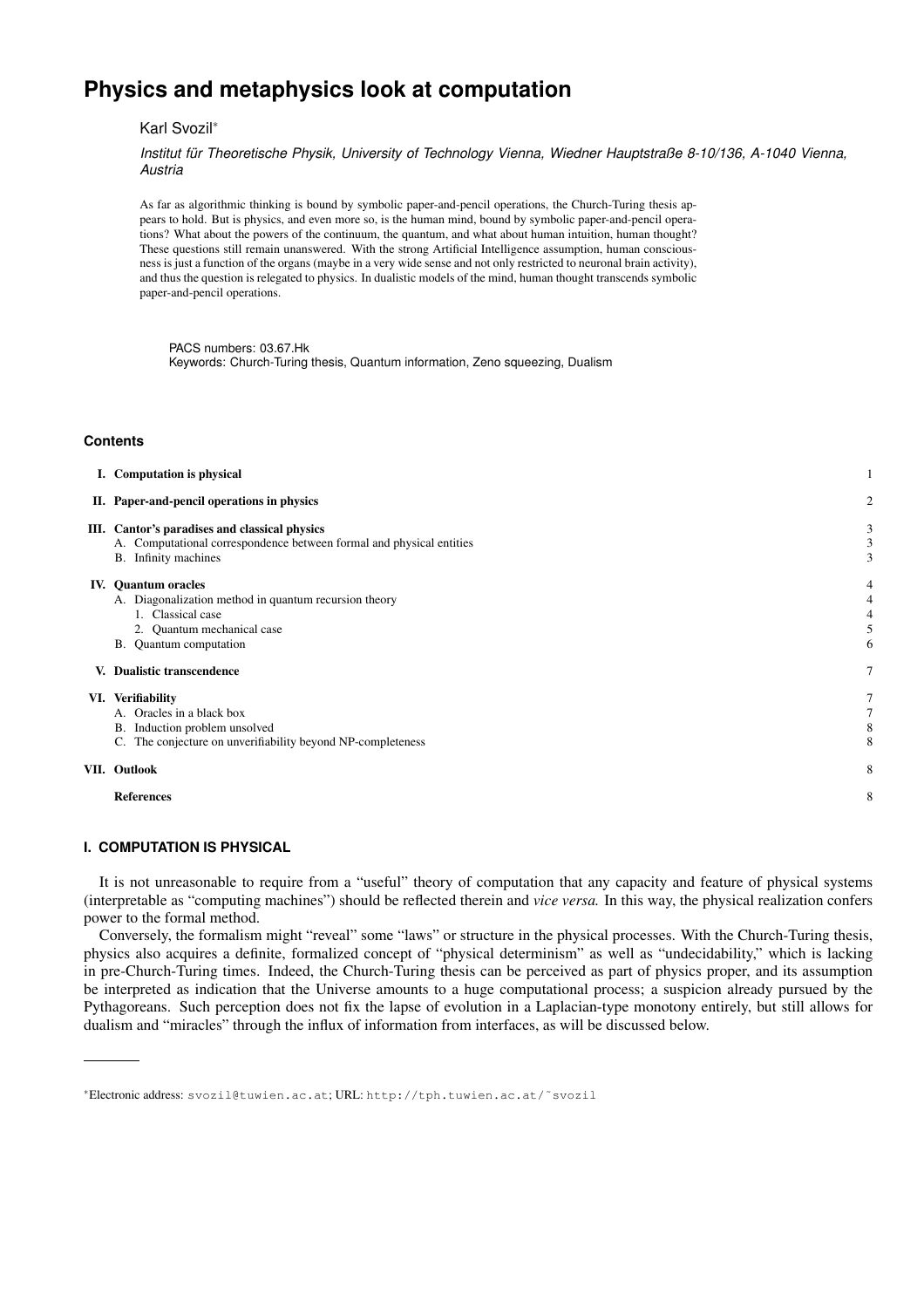The recognition of the physical aspect of the Church-Turing thesis—the postulated equivalence between the informal notion of "algorithm," and recursive function theory as its formalized counterpart—is not new (1–8). In particular Landauer has pointed out on many occasions that computers are physical systems, that computations are physical processes and therefore are subject to the laws of physics (9–17). As Deutsch puts it (18, p. 101),

*"The reason why we find it possible to construct, say, electronic calculators, and indeed why we can perform mental arithmetic, cannot be found in mathematics or logic.* The reason is that the laws of physics 'happen to' permit the existence of physical models for the operations of arithmetic *such as addition, subtraction and multiplication. If they did not, these familiar operations would be noncomputable functions. We might still know* of *them and invoke them in mathematical proofs (which would presumably be called 'nonconstructive') but we could not perform them."*

One may indeed perceive a strong interrelationship between the way we do mathematics, formal logic, the computer sciences and physics. All these sciences have been developed and constructed by us in the context of our (everyday) experiences. The Computer Sciences are well aware of this connection. See, for instance, Odifreddi's review (6), the articles by Rosen (19) and Kreisel (20), or Davis' book (21, p. 11), where the following question is asked:

*"* ... *how can we ever exclude the possibility of our presented, some day (perhaps by some extraterrestrial visitors), with a (perhaps extremely complex) device or "oracle" that "computes" a noncomputable function?"*

In what follows, we shall briefly review some aspects of the interrelationship between physics and computation. We believe that it is the nature of the subject itself which prevents a definite answer to many questions, in particular to a "canonical" model of computation which might remain intact as physics and the sciences evolve. So, we perceive this review as a snapshot about the present status of our thinking on feasible computation.

#### **II. PAPER-AND-PENCIL OPERATIONS IN PHYSICS**

After Alonzo Church (22; 23) conceptualized an equivalent notion of "effective computability" with an "Entscheidungsproblem" (decision problem) in mind which was quite similar to the questions Gödel pursued in Ref. (24), Alan Turing (25) enshrined that part of mathematics, which can be "constructed" by paper and pencil operations, into a Turing machine which possesses a potentially unbounded one-dimensional tape divided into cells, some finite memory and some read-write head which transfers back and forth information from the tape to this memory. A table of transition rules figuring as the "program" steers the machine deterministically. The behaviour of a Turing machine may also be determined by its initial state.

Furthermore, a universal Turing machine is capable of simulating all other Turing machines (including itself). According to Turing's definition stated in Ref. (25), a number is computable if its decimal can be written down by a machine. In view of the "algorithm" created by Chaitin (26; 27) to "compute" the halting probability and encodable by almost every conceivable programming language such as C or Algol, one should add the proviso that any such Turing computable number should have a computable radius of convergence.

It turned out that Turing's notion of computability, in particular universal computability, is quite robust in the sense that it is equivalent to the recursive functions (5; 6), abacus machines, or the usual modern digital computer (given "enough" memory) based on the von Neumann architecture, on which for instance this manuscript has been written and processed.

It is hardly questionable that Turing's model can be embedded in physical space-time; at least in principle. A discretization of physical space, accompanied by deterministic evolution rules, presents no conceptual challenge for a physical realization. After all, Turing's conceptualization started from the intuitive symbolic handling of the mathematical entities that every pupil is drilled to obey. Even grown-up individuals arguably lack an understanding of those rules imposed upon them and thus lack the semantics; but this ignorance does not stop them from applying the syntax correctly, just as a Turing machine does.

There are two problems and two features of any concrete technical realization of Turing machines.

(P1) On all levels of physical realization, errors occur due to malfunctioning of the apparatus. This is unavoidable. As a result, all our realistic models of computation must be essentially probabilistic.

(P2) From an operational perspective (28; 29), all physical resources are strictly finite and cannot be unbounded; even not potentially unbounded (30; 31).

(F1) It comes as no surprise that any embedding of a universal Turing machine, and even more so less powerful finitistic computational concepts, into a physical system results in physical undecidability. In case of computational universality, this is due to a reduction to the recursive unsolvability of the halting problem. Ever after Gödel's and Tarsky's destruction of the finitistic program of Hilbert, Kronecker and others to find a finite set of axioms from which to derive all mathematical truth, there have been attempts to translate these results into some relevant physical form (e.g., see Ref. (32–37)).

(F2) The recursive undecidability of the rule inference problem (38) states that for any mechanistic agent there exists a total recursive function such that the agent cannot infer this function. In more physical terms, there is no systematic way of finding a deterministic law from the input-output analysis of a (universal) mechanistic physical system.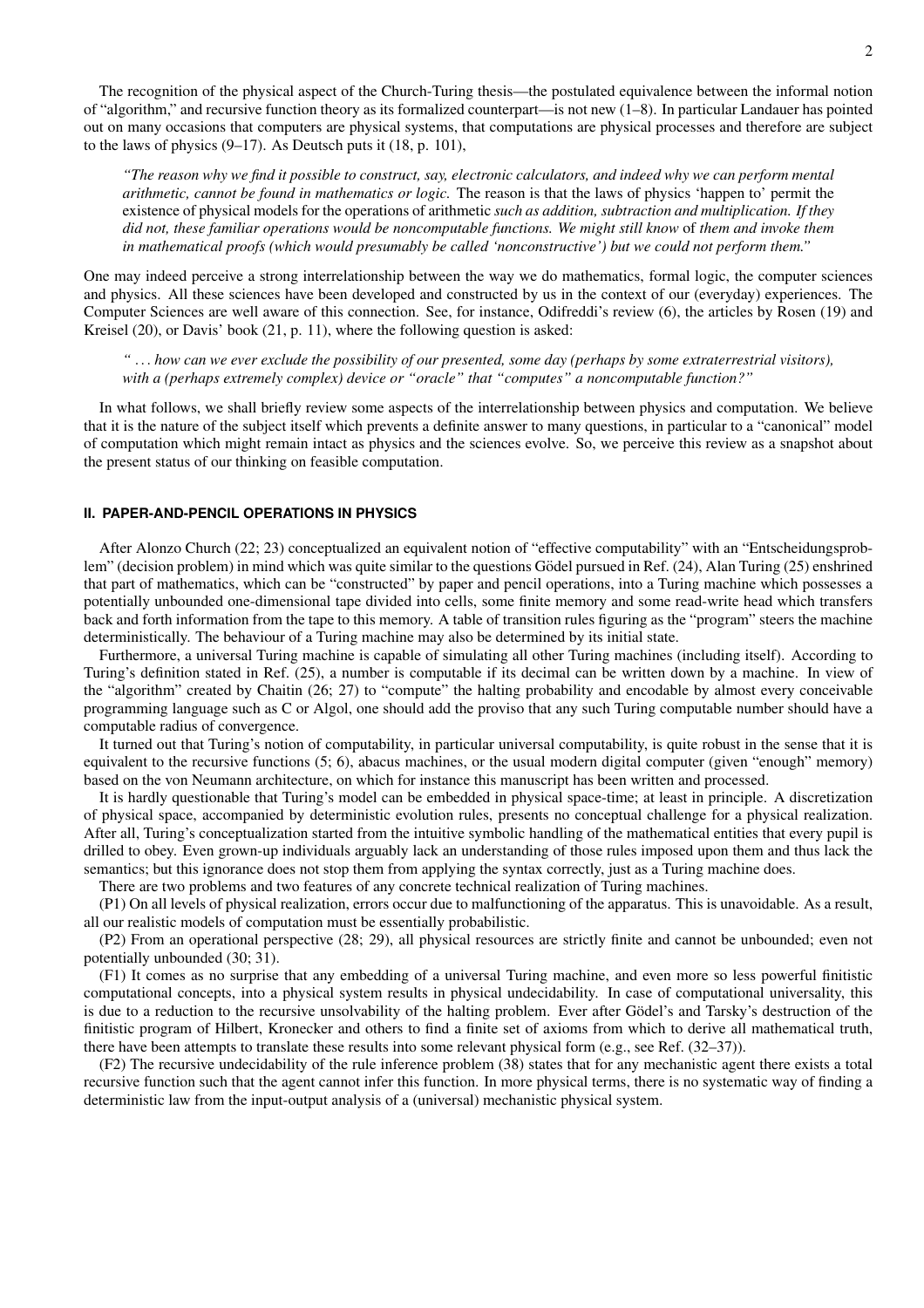### **III. CANTOR'S PARADISES AND CLASSICAL PHYSICS**

It is reasonable to require from a "useful" theory of computation that any capacity and feature of physical systems (interpretable as "computing machines") should be reflected therein and *vice versa.* If one assumes a correspondence between (physical) theory and physical systems (48; 49), how does the continuum and its associated pandemonium of effects (such as the Banach-Tarski paradox (50–52); see also Ref. (53)) fit into this picture?

#### **A. Computational correspondence between formal and physical entities**

According to the standard physics textbooks, physical theory requires "much" richer structures than are provided by universal Turing computability. Physical theories such as (pre-quantum) mechanics (54) and electrodynamics (55) in various ways assume the continuum, for example configuration space-time, phase space, field observables and the like. Even quantum mechanics is a theory based upon continuous space and time as well as on a continuous wave function, a fact which stimulated Einstein to remark (at the end of Ref. (56)) that maybe we should develop quantum theory radically further into a purely discrete formalism.

Note that, with probability one, any element of the continuum is neither Turing computable, nor algorithmically compressible; and thus random (26; 27). Thus, assuming that initial values of physical systems are arbitrary elements "drawn" from some "continuum urn" amounts to assuming that in almost all cases they cannot be represented by any constructive, computable method. Worse yet, one has to assume the physical system has a capacity associated with the axiom of choice in order to even make sure that such a draw is possible. Because how could one draw; i.e., select, an initial value, whose representation cannot be represented in any conceivable algorithmic way?

These issues have become important for the conceptual foundation of chaos theory. In the "deterministic chaos" scenario the deterministic equation of motion appears to "reveal" the randomness; i.e., the algorithmically incompressible information of the initial value (57–59).

Another issue is the question of the preservation of computability in classical analysis, the physical relevance of Specker's theorems (20; 60; 61), as well as the more recent constructions by Pour-El and Richards (62) (cf. objections raised by Bridges (63) and Penrose (64)); see also Ref. (43).

# **B. Infinity machines**

For the sake of exposing the problems associated with continuum physics explicitly, an oracle will be introduced whose capacity exceeds and outperforms any universal Turing machine. Already Hermann Weyl raised the question whether it is kinematically feasible for a machine to carry out an *infinite* sequence of operations in *finite* time; see also Grünbaum (65, p. 630), Thomson (66), Benacerraf (67), Rucker (68), Pitowsky (7), Earman and Norton (69) and Hogarth (70; 71), as well as Beth  $(72, p. 492)$  and López-Escobar  $(73)$ , and the author  $(35, pp. 24-27)$  for related discussions. Weyl writes  $(74, p. 42)$ ,

*Yet, if the segment of length 1 really consists of infinitely many sub-segments of length 1/2, 1/4, 1/8,* ...*, as of 'chopped-off' wholes, then it is incompatible with the character of the infinite as the 'incompletable' that Achilles should have been able to traverse them all. If one admits this possibility, then there is no reason why a machine should not be capable of completing an infinite sequence of distinct acts of decision within a finite amount of time; say, by supplying the first result after 1/2 minute, the second after another 1/4 minute, the third 1/8 minute later than the second, etc. In this way it would be possible, provided the receptive power of the brain would function similarly, to achieve a traversal of all natural numbers and thereby a sure yes-or-no decision regarding any existential question about natural numbers!*

The oracle's design is based upon a universal computer with "squeezed" cycle times of computation according to a geometric progression. The only difference between universal computation and this type of oracle computation is the speed of execution. In order to achieve the limit, two time scales are introduced: the *intrinsic time t of the process of computation*, which approaches infinity in finite *extrinsic or proper time* τ *of some outside observer*. The time scales τ and *t* are related as follows.

- The *proper time* τ measures the physical system time by clocks in a way similar to the usual operationalizations; whereas
- a discrete *cycle time*  $t = 0, 1, 2, 3, \ldots$  characterizes a sort of "intrinsic" time scale for a process running on an otherwise universal machine.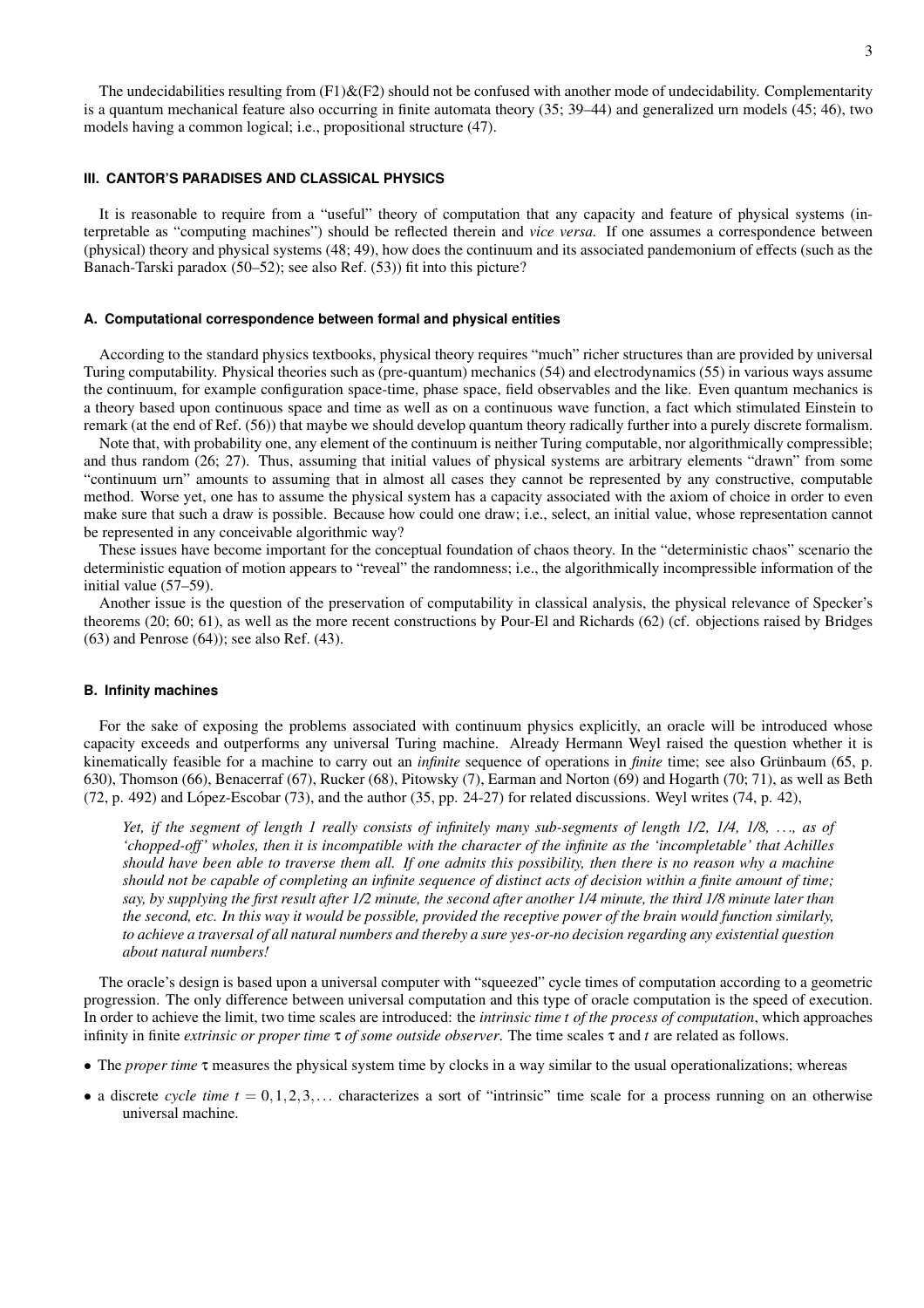• For some unspecified reason we assume that this machine would allow us to "squeeze" its intrinsic time *t* with respect to the proper time  $\tau$  by a geometric progression. Hence, for  $k < 1$ , let any time cycle of *t*, if measured in terms of  $\tau$ , be squeezed by a factor of *k* with respect to the foregoing time cycle i.e.,

$$
\tau_0 = 0, \quad \tau_1 = k, \quad \tau_{t+1} - \tau_t = k(\tau_t - \tau_{t-1}), \tag{1}
$$

$$
\tau_t = \sum_{n=0}^t k^n - 1 = \frac{k(k^t - 1)}{k - 1} \quad . \tag{2}
$$

Thus, in the limit of infinite cycle time  $t \to \infty$ , the proper time  $\tau_{\infty} = k/(1-k)$  remains finite.

Note that for the oracle model introduced here merely dense space-time would be required.

As a consequence, certain tasks which lie beyond the domain of recursive function theory become computable and even tractable. For example, the halting problem and any problem codable into a halting problem would become solvable. It would also be possible to produce an otherwise uncomputable and random output—equivalent to the tossing of a fair coin—such as Chaitin's halting probability (26; 27) in finite proper time.

There is no commonly accepted physical principle which would forbid such an oracle *a priori*. One might argue that any such oracle would require a geometric energy increase resulting in an infinite consumption of energy. Yet, no currently accepted physical principle excludes us from assuming that every geometric decrease in cycle time could be associated with a geometricaly decreasing progression in energy consumption, at least up to some limiting (e.g., Planck) scale.

#### **IV. QUANTUM ORACLES**

In the light of the quanta, the Church-Turing thesis, and in particular quantum recursion theory, might have to be extended. We first present an algorithmic form of a modified diagonalization procedure in quantum mechanics due to the existence of fixed points of quantum information (75–77). Then we shortly discuss quantum computation and mention recent proposals extending the capacity of quantum computation beyond the Church-Turing barrier.

#### **A. Diagonalization method in quantum recursion theory**

Quantum bits can be physically represented by a coherent superposition of the two classical bit states denoted by *t* and *f* . The quantum bit states

$$
x_{\alpha,\beta} = \alpha t + \beta f \tag{3}
$$

form a continuum, with  $|\alpha|^2 + |\beta|^2 = 1$ ,  $\alpha, \beta \in \mathbb{C}$ .

For the sake of contradiction, consider a universal computer *C* and an arbitrary algorithm *B*(*X*) whose input is a string of symbols *X*. Assume that there exists a "halting algorithm" HALT which is able to decide whether *B* terminates on *X* or not. The domain of HALT is the set of legal programs. The range of HALT are classical bits (classical case) and quantum bits (quantum mechanical case).

Using HALT( $B(X)$ ) we shall construct another deterministic computing agent A, which has as input any effective program *B* and which proceeds as follows: Upon reading the program *B* as input, *A* makes a copy of it. This can be readily achieved, since the program *B* is presented to *A* in some encoded form  $\lceil B \rceil$ , i.e., as a string of symbols. In the next step, the agent uses the code  $\ulcorner B\urcorner$  as input string for *B* itself; i.e., *A* forms  $B(\ulcorner B\urcorner)$ , henceforth denoted by  $B(B)$ . The agent now hands  $B(B)$  over to its subroutine HALT. Then, *A* proceeds as follows: if  $HALT(B(B))$  decides that  $B(B)$  halts, then the agent *A* does not halt; this can for instance be realized by an infinite DO-loop; if  $HALT(B(B))$  decides that  $B(B)$  does *not* halt, then *A* halts.

The agent *A* will now be confronted with the following paradoxical task: take the own code as input and proceed.

#### 1. Classical case

Assume that *A* is restricted to classical bits of information. To be more specific, assume that HALT outputs the code of a classical bit as follows (↑ and ↓ stands for divergence and convergence, respectively):

$$
HALT(B(X)) = \begin{cases} 0 \text{ if } B(X) \\ 1 \text{ if } B(X) \end{cases} \tag{4}
$$

Then, whenever  $A(A)$  halts, HALT $(A(A))$  outputs 1 and forces  $A(A)$  not to halt. Conversely, whenever  $A(A)$  does not halt, then  $HALT(A(A))$  outputs 0 and steers  $A(A)$  into the halting mode. In both cases one arrives at a complete contradiction. Classically, this contradiction can only be consistently avoided by assuming the nonexistence of *A* and, since the only nontrivial feature of *A* is the use of the peculiar halting algorithm HALT, the impossibility of any such halting algorithm.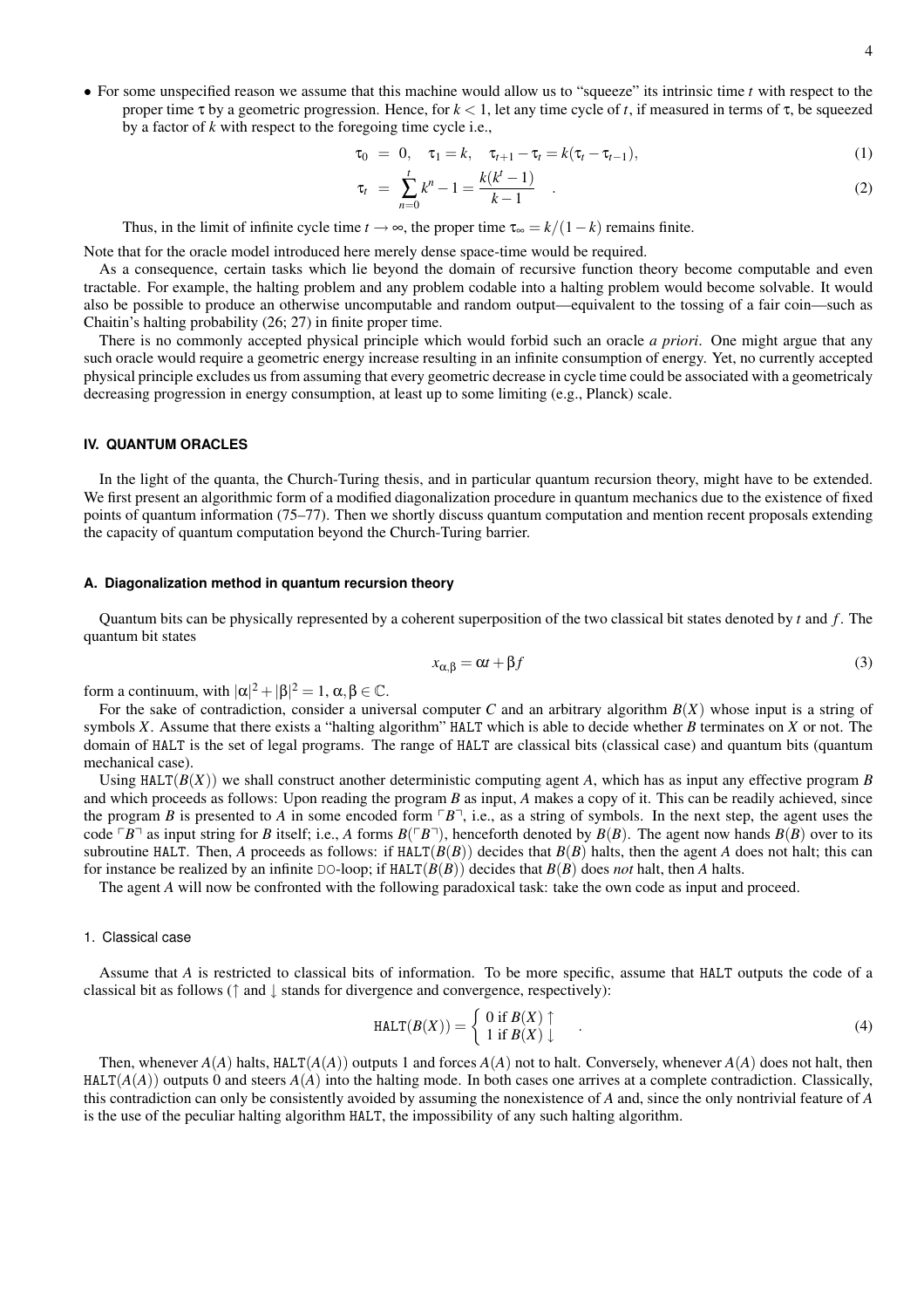#### 2. Quantum mechanical case

As has been argued above, in quantum information theory a quantum bit may be in a coherent superposition of the two classical states *t* and *f* . Due to this possibility of a coherent superposition of classical bit states, the usual *reductio ad absurdum* argument breaks down. Instead, diagonalization procedures in quantum information theory yield quantum bit solutions which are fixed points of the associated unitary operators.

In what follows it will be demonstrated how the task of the agent *A* can be performed consistently if *A* is allowed to process quantum information. To be more specific, assume that the output of the hypothetical "halting algorithm" is a quantum bit

$$
HALT(B(X)) = x_{\alpha,\beta} \quad . \tag{5}
$$

We may think of HALT( $B(X)$ ) as a universal computer  $C'$  simulating  $C$  and containing a dedicated *halting bit*, which it the output of *C'* at every (discrete) time cycle. Initially (at time zero), this halting bit is prepared to be a 50:50 mixture of the classical halting and non-halting states *t* and *f*; i.e.,  $x_{1/\sqrt{2},1/\sqrt{2}}$ . If later *C*<sup> $\prime$ </sup> finds that *C* converges (diverges) on *B*(*X*), then the halting bit of  $C'$  is set to the classical value  $t(f)$ .

The emergence of fixed points can be demonstrated by a simple example. Agent *A*'s diagonalization task can be formalized as follows. Consider for the moment the action of diagonalization on the classical bit states. (Since the quantum bit states are merely a coherent superposition thereof, the action of diagonalization on quantum bits is straightforward.) Diagonalization effectively transforms the classical bit value *t* into *f* and *vice versa.* Recall that in equation (4), the state *t* has been identified with the halting state and the state *f* with the non-halting state. Since the halting state and the non-halting state exclude each other,  $f, t$  can be identified with orthonormal basis vectors in a twodimensional vector space. Thus, the standard basis of Cartesian coordinates can be chosen for a representation of *t* and *f* ; i.e.,

$$
t \equiv \begin{pmatrix} 1 \\ 0 \end{pmatrix} \text{ and } f \equiv \begin{pmatrix} 0 \\ 1 \end{pmatrix} .
$$
 (6)

The evolution representing diagonalization (effectively, agent *A*'s task) can be expressed by the unitary operator *D* by

$$
Dt = f \text{ and } Df = t \quad . \tag{7}
$$

Thus, *D* acts essentially as a not-gate. In the above state basis, *D* can be represented as follows:

$$
D = \left(\begin{array}{cc} 0 & 1 \\ 1 & 0 \end{array}\right) \tag{8}
$$

*D* will be called *diagonalization* operator, despite the fact that the only nonvanishing components are off-diagonal.

As has been pointed out earlier, quantum information theory allows a coherent superposition  $x_{\alpha, \beta} = \alpha t + \beta f$  of the classical bit states *t* and *f* . *D* acts on classical bits. It has a fixed point at the classical bit state

$$
x^* := x_{\frac{1}{\sqrt{2}}, \frac{1}{\sqrt{2}}} = \frac{t+f}{\sqrt{2}} \equiv \frac{1}{\sqrt{2}} \begin{pmatrix} 1 \\ 1 \end{pmatrix} . \tag{9}
$$

*x*<sup>∗</sup> does not give rise to inconsistencies (75; 76). If agent *A* hands over the fixed point state *x*<sup>∗</sup> to the diagonalization operator *D*, the same state *x*<sup>\*</sup> is recovered. Stated differently, as long as the output of the "halting algorithm" to input *A*(*A*) is *x*<sup>\*</sup>, diagonalization does not change it. Hence, even if the (classically) "paradoxical" construction of diagonalization is maintained, quantum theory does not give rise to a paradox, because the quantum range of solutions is larger than the classical one. Therefore, standard proofs of the recursive unsolvability of the halting problem do not apply if agent *A* is allowed a quantum bit. The consequences for quantum recursion theory are discussed below.

It should be noted, however, that the fixed point quantum bit "solution" to the above halting problem is of not much practical help. In particular, if one is interested in the "classical" answer whether or not *A*(*A*) halts, then one ultimately has to perform an irreversible measurement on the fixed point state. This causes a state reduction into the classical states corresponding to *t* and *f* . Any single measurement will yield an indeterministic result. There is a 50:50 chance that the fixed point state will be either in *t* or *f*, since  $P_t(x^*) = P_f(x^*) = \frac{1}{2}$ . Thereby, classical undecidability is recovered.

Another, less abstract, application for quantum information theory is the handling of inconsistent information in databases. √ Thereby, two contradicting classical bits of information *t* and *f* are resolved by the quantum bit  $x^* = (t + f)/\sqrt{2}$ . Throughout the rest of the computation the coherence is maintained. After the processing, the result is obtained by an irreversible measurement. The processing of quantum bits, however, would require an exponential space overhead on classical computers in classical bit base (78). Thus, in order to remain tractable, the corresponding quantum bits should be implemented on truly quantum universal computers.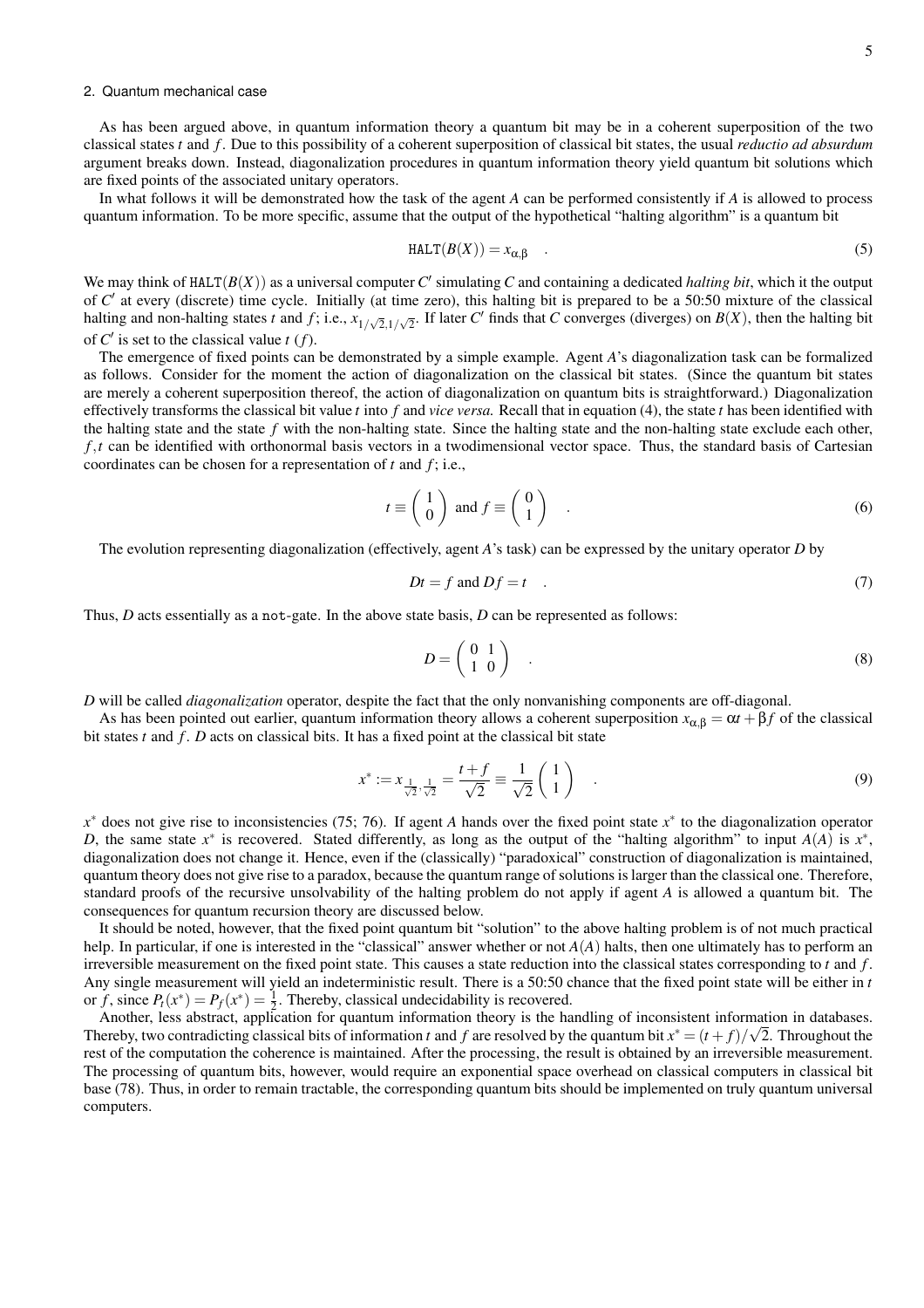quantum bits are not better than probabilistic knowledge. With regards to the question of whether or not a computer halts, for instance, the "solution" is equivalent to the throwing of a fair coin. Therefore, the advance of quantum recursion theory over classical recursion theory is not so much classical problem solving

but *the consistent representation of statements* which would give rise to classical paradoxes.

The above argument used the continuity of classical bit states as compared to the two classical bit states for a construction of fixed points of the diagonalization operator. One could proceed a step further and allow *nonclassical diagonalization procedures*. Thereby, one could allow the entire range of twodimensional unitary transformations (79)

$$
U_2(\omega,\alpha,\beta,\varphi) = e^{-i\beta} \begin{pmatrix} e^{i\alpha}\cos\omega & -e^{-i\varphi}\sin\omega \\ e^{i\varphi}\sin\omega & e^{-i\alpha}\cos\omega \end{pmatrix} , \qquad (10)
$$

where  $-\pi \leq \beta$ ,  $\omega \leq \pi$ ,  $-\frac{\pi}{2} \leq \alpha$ ,  $\varphi \leq \frac{\pi}{2}$ , to act on the quantum bit. A typical example of a nonclassical operation on a quantum where  $-n \le p, \omega \le n, -\frac{1}{2} \le \omega, \psi \le \frac{1}{2}$ , where  $\omega$  is the "square root of not" gate ( $\sqrt{\text{not}} \sqrt{\text{not}} = D$ )

$$
\sqrt{\text{not}} = \frac{1}{2} \begin{pmatrix} 1+i & 1-i \\ 1-i & 1+i \end{pmatrix} .
$$
 (11)

Not all these unitary transformations have eigenvectors associated with eigenvalues 1 and thus fixed points. Indeed, it is not difficult to see that only unitary transformations of the form

$$
[U_2(\omega,\alpha,\beta,\varphi)]^{-1} \operatorname{diag}(1,e^{i\lambda}) U_2(\omega,\alpha,\beta,\varphi) =
$$
  

$$
\begin{pmatrix} \cos \omega^2 + e^{i\lambda} \sin \omega^2 & \frac{-1+e^{i\lambda}}{2} e^{-i(\alpha+\varphi)} \sin(2\omega) \\ \frac{-1+e^{i\lambda}}{2} e^{i(\alpha+\varphi)} \sin(2\omega) & e^{i\lambda} \cos \omega^2 + \sin \omega^2 \end{pmatrix}
$$
 (12)

have fixed points.

Applying nonclassical operations on quantum bits with no fixed points

$$
[U_2(\omega,\alpha,\beta,\varphi)]^{-1} \operatorname{diag}(e^{i\mu},e^{i\lambda}) U_2(\omega,\alpha,\beta,\varphi) =
$$
  

$$
\begin{pmatrix} e^{i\mu}\cos(\omega)^2 + e^{i\lambda}\sin(\omega)^2 & \frac{e^{-i(\alpha+p)}}{2} (e^{i\lambda} - e^{i\mu})\sin(2\omega) \\ \frac{e^{i(\alpha+p)}}{2} (e^{i\lambda} - e^{i\mu})\sin(2\omega) & e^{i\lambda}\cos(\omega)^2 + e^{i\mu}\sin(\omega)^2 \end{pmatrix}
$$
(13)

with  $\mu, \lambda \neq n\pi$ ,  $n \in \mathbb{N}_0$  gives rise to eigenvectors which are not fixed points, but which acquire nonvanishing phases  $\mu, \lambda$  in the generalized diagonalization process.

#### **B. Quantum computation**

First attempts to quantize Turing machines (18) failed to identify any possibilities to go beyond Turing computability. Recently, two independent proposals by Calude and Pavlov et al. (80; 81), as well as by Kieu et al. (82; 83). Both proposals are not just mere quantized extensions of Turing machines, but attempt to utilize very specific features and capacities of quantum systems.

The question as to what might be considered the "essence" of quantum computation, and its possible advantages over classical computation, has been the topic of numerous considerations, both from a physical (e.g., Ref. (8; 84–89)) as well as from a computer science (e.g., Ref. (90–95)) perspective. One advantage of quantum algorithms over classical computation is the possibility to spread out, process, analyse and extract information in multipartite configurations in coherent superpositions of classical states. This can be discussed in terms of quantum state identification problems based on a proper partitioning of mutually orthogonal sets of states (96).

The question arises whether or not it is possible to encode equibalanced decision problems into quantum systems, so that a single invocation of a filter used for state discrimination suffices to obtain the result. Certain kinds of propositions about quantum computers exist which do not correspond to any classical statement. In quantum mechanics information can be coded in entangled multipartite systems in such a way that information about the single quanta is not useful for (and even makes impossible) a decryption of the quantum computation.

Alas, not all decision problems have a proper encoding into some quantum mechanical system such that their resources (computation time, memory usage) is bound by some criterion such as polynomiality or even finiteness. One "hard" problem is the parity of a binary function of  $k > 1$  binary arguments (93; 97–100). It is only possible to go from  $2^k$  classical queries down to  $2^k/2$  quantum queries, thereby gaining a factor of 2.

Another example is a type of halting problem: Alice presents Bob a black box with input and output interfaces. Bob's task is to find out whether an arbitrary function of *k* bits encoded in the black box will ever output "0." As this configuration could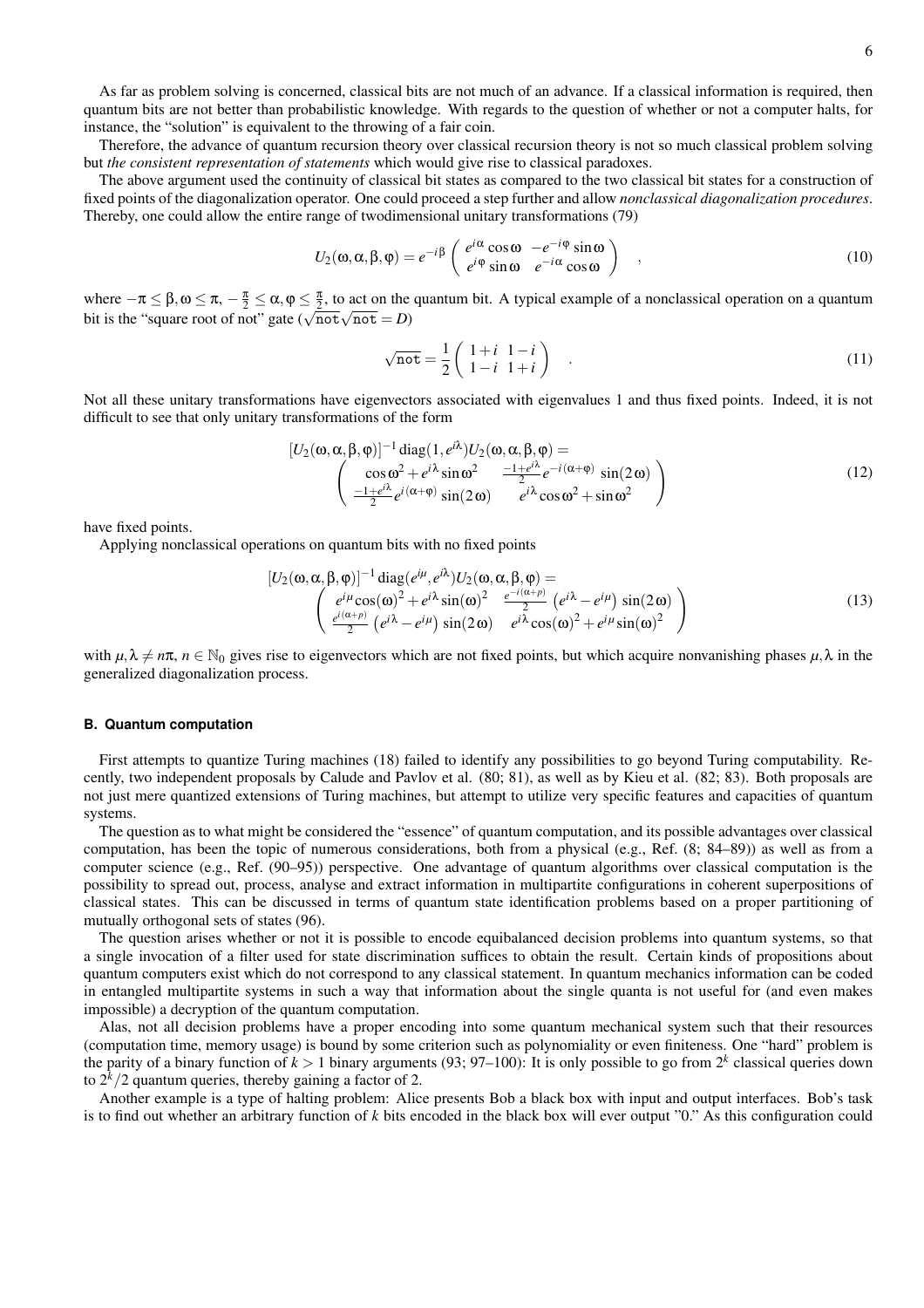essentially get as worse as a *busy beaver* problem (101; 102), the time it takes for Alice's box to ever output a "0" may grow faster than any recursive function of *k*.

Functional recursion and iterations may represent an additional burden on efficiency. Recursions may require a space overhead to keep track of the computational path, in particular if the recursion depth cannot be coded efficiently. From this point of view, quantum implementations of the Ackermann or the Busy Beaver functions, to give just two examples, may even be less efficient than classical implementations, where an effective waste management can get rid of many bits; in particular in the presence of a computable radius of convergence.

# **V. DUALISTIC TRANSCENDENCE**

It is an entirely different and open question whether or not the human or animal mind can "outperform" any Turing machine. Almost everybody, including eminent researchers, has an opinion on this matter, but not very much empirical evidence has been accumulated. For example, Kurt Gödel believed in the capacity of the human mind to comprehend mathematical truth beyond provability (103; 104).

Why should the mind outpace Church-Turing computability? The question is strongly related to the eternal issue of dualism and the relation of body and soul (if any), of the mind and its brain, and of Artificial Intelligence. Instead of giving a detailed review of the related spiritual, religious and philosophical (105) discussions, we refer to a recent theory based on neurophysiologic processes by Sir John Eccles (106; 107).

Even more speculitatively, Jack Sarfatti allegedly (in vain) built an "Eccles Telegraph" in the form of an electric typewriter directed by a stochastic physical process which might be believed to allow communication with spiritual entities. It may not be considered totally unreasonable to base a theory of miracles (108; 109) on the spontaneous occurrence of stochastic processes (110) which individually may be interpreted to be "meaningful," although their occurrence is statistically insignificant.

Dualism has acquired a new model metaphor in *virtual realities* (111) and the associated artistic expressions which have come with it (see, e.g., Refs. (112–115)). We might even go as far as stating that we are the "dead on vacation" (116), or incarcerated in a Cartesian prison (cf. Descartes' Meditation I,9 of Ref.  $(105)^{1}$ .

Computers are exactly such openings; doors of perception to hidden universes. In a computer-generated virtual environment the "physical" laws are deterministic and computable in the Church-Turing sense; and yet this universe may not entirely be determined by the initial values and the deterministic laws alone. Dualism manifests itself in the two "reality layers" of the virtual reality and the Beyond, as well as in the interface between them. Through the interface, there can occur a steady flow of information back and forth from and to the Beyond which is transcendental with respect to the operational means available within the virtual reality. Proofs of the recursive unsolvability of the halting problem or of the rule inference problem, for example, break down due to the nonapplicability of self-referential diagonal arguments in the transcendental Beyond. This makes necessary a distinction between an extrinsic and an intrinsic representation of the system (117).

#### **VI. VERIFIABILITY**

Let us, in this final section, take up the thought expressed by Martin Davis in the first section; and let us assume for a moment that some extraterrestrial visitors present us a device or "oracle" which is purportedly capable to "compute" a non Church-Turing computable function. In what follows we shall argue that we can do very little to verify such hilarious claims. Indeed, this verification problem can be reduced to the induction problem, which remains unsolved.

#### **A. Oracles in a black box**

However polished and suspicious the device looks, for verification purposes one may put it into a black box, whose only interfaces are symbolic input and output devices, such as a keyboard and a digital display or printer. The only important aspect of the black box is its input-output behaviour.

One (unrealistic) realization is a black box with an infinity machine stuffed into it. The input and output ports of the infinity machine are directly connected to the input and output interfaces of the black box.

<sup>&</sup>lt;sup>1</sup> Some time ago, I had a dream. I was in an old, possibly medieval, castle. I walked through it. At times I had the feeling that there was something "out there," something so inconceivable hidden that it was impossible to recognize. Then suddenly I realized that there was something "inside the walls:" another, dual, castle, quite as spacious as the one I was walking in, formed by the inner side of what one would otherwise consider masonry. There was a small opening, and I glanced through it. The inside looked like a three-dimensional maze inhabited by dwarfs. The opening closed again.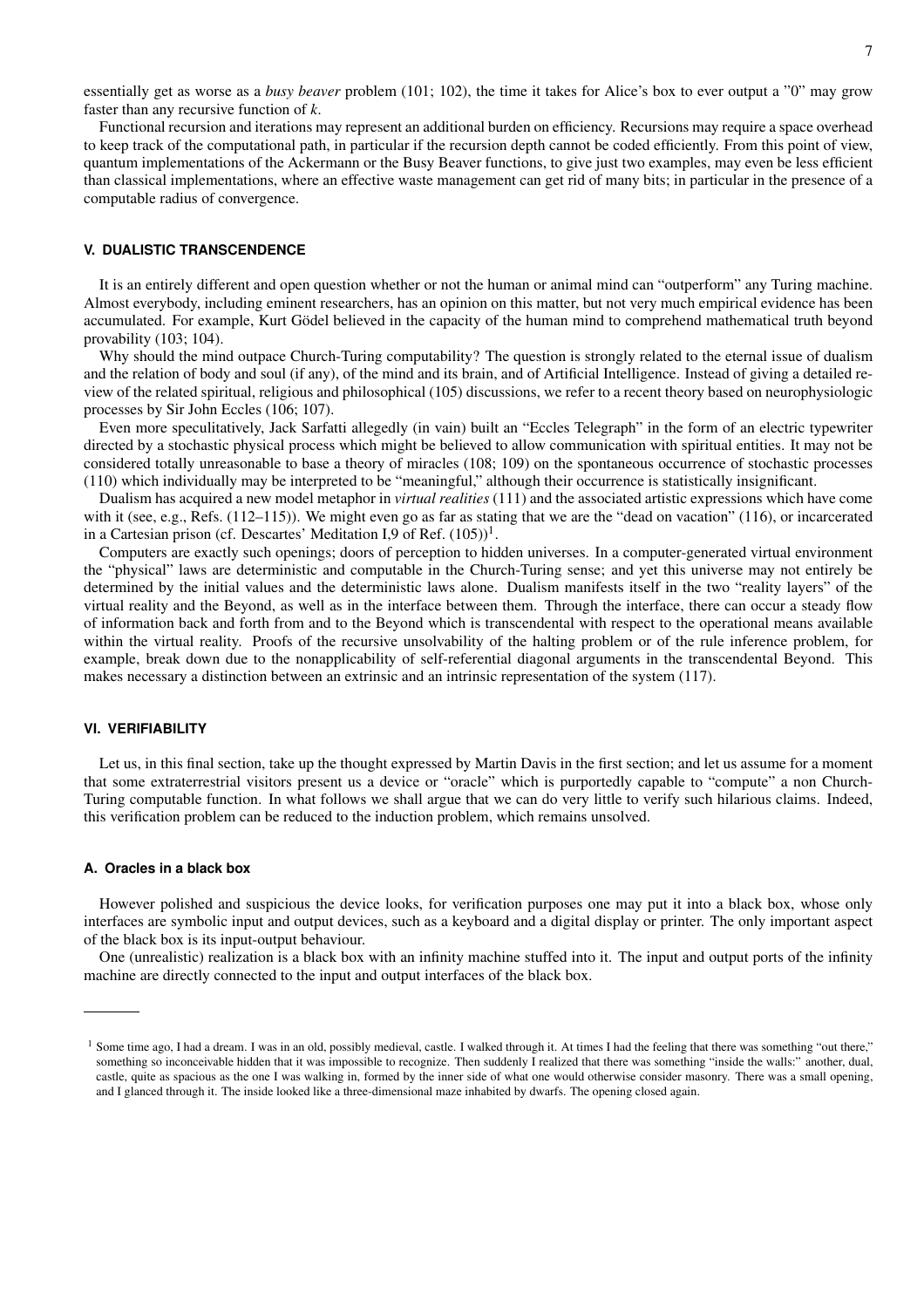The question we would like to clarify is this: how could observers by finite means know that the black box represents an oracle doing something useful for us; in particular computing a non Church-Turing computable function?

#### **B. Induction problem unsolved**

The question of verifiability of oracle computation can be related to the question of how to differentiate a particular algorithm or more general input-output behaviour from others. In a very broad sense, this is the induction problem plaguing inductive science from its very start.

Induction is "bottom-up." It attempts to reconstruct certain postulated features from events or the input-output performance of black boxes. The induction problem, in particular algorithmic ways and methods to derive certain outcomes or events from other (causally "previous") events or outcomes via some kind of "narratives" such as physical theories, still remains unsolved. Indeed, in view of powerful formal incompleteness theorems, such as the halting problem, the busy beaver function, or the recursive unsolvability of the rule inference problem, the induction problem is provable recursively unsolvable for physical systems which can be reduced to, or at least contain, universal Turing machines. The physical universe as we know it, appears to be of that kind (cf. Refs. (35; 118)).

Deduction is of not much help with the oracle identification problem either. It is "top-down" and postulates certain entities such as physical theories. Those theories may just have been provided by another oracle, they may be guesswork or just random pieces of data crap in a computer memory. Deduction then derives empirical consequences from those theories. But how could one possibly derive a non computable result if the only verifiable oracles are merely Church-Turing computable?

# **C. The conjecture on unverifiability beyond NP-completeness**

It is not totally unreasonable to speculate that NP-completeness serves as a kind of boundary, a demarcation line between operationally verifiable oracles and nonverifiable ones. For it makes no sense to consider propositions which cannot even be tractably verified.

# **VII. OUTLOOK**

Presently the question of a proper formalization of the informal notion of "algorithm" seems to remain wide open. With regards to discrete finite paper-and-pencil operations, Church-Turing computability seems to be appropriate. But if one takes into account physics, in particular continuum mechanics and quantum physics, the issues become less certain. And if one is willing to include the full capacities of the human mind with all its intuition and thoughtfulness, any formalization appears highly speculative and inappropriate; at least for the time being, but maybe forever.

# **References**

- [1] B. T. Feld and G. W. Szilard, *The Collected Works of Leo Scilard: Scientific Papers* (MIT Press, Cambridge, 1972).
- [2] L. Brillouin, *Science and Information Theory*, second edition ed. (Academic Press, New York, 1962).
- [3] L. Brillouin, *Scientific Uncertainty and Information* (Academic Press, New York, 1964).
- [4] H. S. Leff and A. F. Rex, *Maxwell's Demon* (Princeton University Press, Princeton, 1990).
- [5] H. Rogers, Jr., *Theory of Recursive Functions and Effective Computability* (MacGraw-Hill, New York, 1967).
- [6] P. Odifreddi, *Classical Recursion Theory* (North-Holland, Amsterdam, 1989).
- [7] I. Pitowsky, "The physical Church-Turing thesis and physical computational complexity," Iyyun 39, 81-99 (1990).
- [8] A. Galindo and M. A. Martin-Delgado, "Information and computation: Classical and quantum aspects," Reviews of Modern Physics 74, 347–432 (2002). eprint quant-ph/0112105, URL http://dx.doi.org/10.1103/RevModPhys.74.347.
- [9] R. Landauer, "Irreversibility and Heat Generation in the Computing Process," IBM Journal of Research and Development 3, 183–191 (1961). Reprinted in (4, pp. 188-196).
- [10] R. Landauer, "Wanted: a physically possible theory of physics," IEEE Spectrum 4, 105–109 (1967).
- [11] R. Landauer, "Uncertainty principle and minimal energy dissipation in the computer," International Journal of Theoretical Physics 21, 283–297 (1982).
- [12] R. Landauer, "Fundamental Physical Limitations of the Computational Process; an Informal Commentary," Cybernetics Machine Group Newsheet (1/1/1987).
- [13] R. Landauer, "Dissipation and noise immunity in computation and communication," Nature 335, 779–784 (1988).
- [14] R. Landauer, "Computation, Measurement, Communication and Energy Dissipation," in *Selected Topics in Signal Processing*, S. Haykin, ed., p. 18 (Prentice Hall, Englewood Cliffs, NJ, 1989).
- [15] R. Landauer, "Information is physical," Physics Today 44, 23-29 (1991).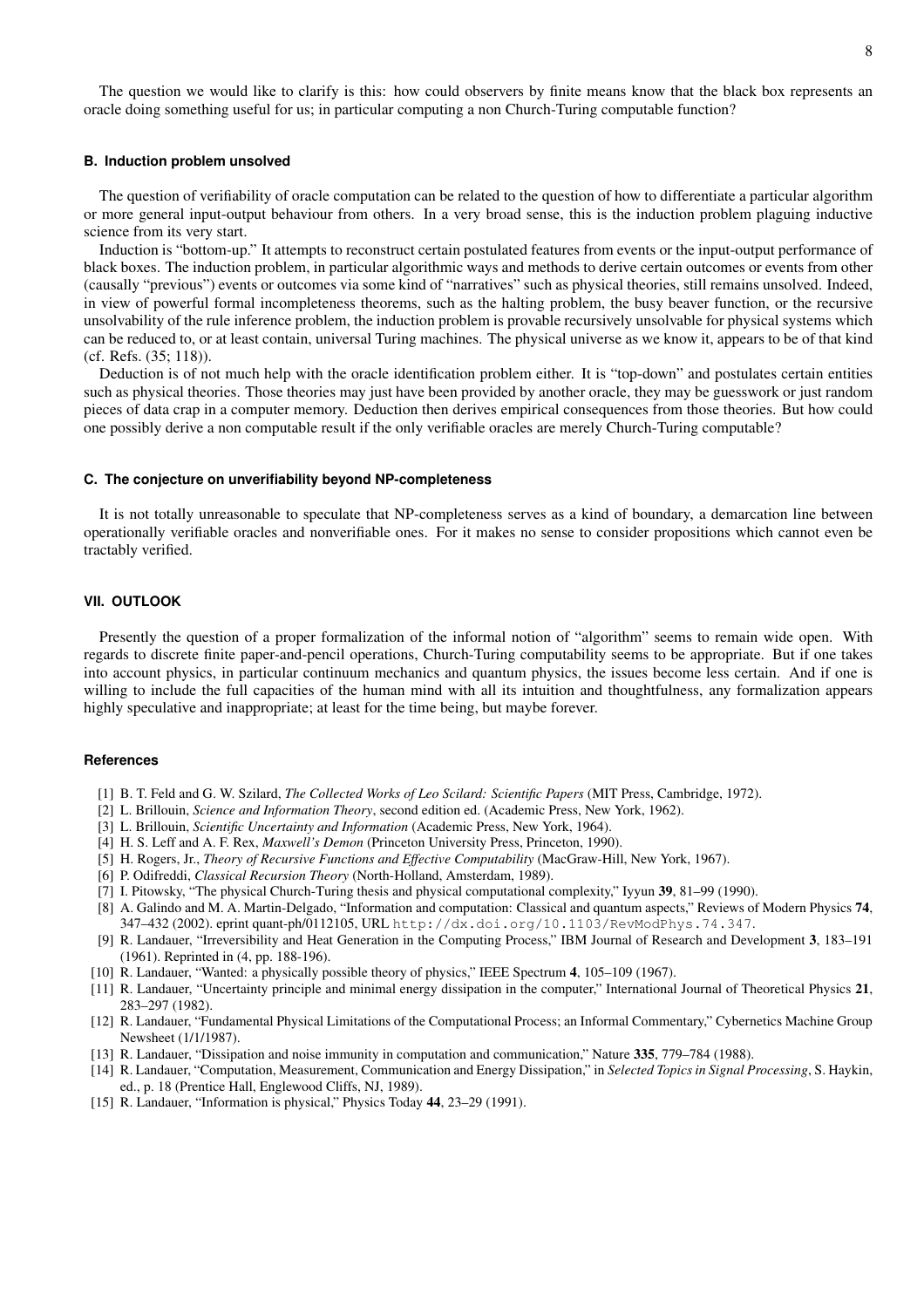- [16] R. Landauer, "Zig-Zag Path to Understanding," in *Proceedings of the Workshop on Physics and Computation PHYSCOMP '94*, pp. 54–59 (IEEE Computer Society Press, Los Alamitos, CA, 1994).
- [17] R. Landauer, "Advertisement For a Paper I Like," in *On Limits*, J. L. Casti and J. F. Traub, eds., p. 39 (Santa Fe Institute Report 94-10-056, Santa Fe, NM, 1994). URL http://www.santafe.edu/research/publications/workingpapers/94% -10-056.pdf.
- [18] D. Deutsch, "Quantum theory, the Church-Turing principle and the universal quantum computer," Proceedings of the Royal Society London A 400, 97–119 (1985).
- [19] R. Rosen, "Effective Processes and Natural Law," in *The Universal Turing Machine. A Half-Century Survey*, R. Herken, ed., p. 523 (Kammerer & Unverzagt, Hamburg, 1988).
- [20] G. Kreisel, "A notion of mechanistic theory," Synthese 29, 11-16 (1974).
- [21] M. Davis, *Computability and Unsolvability* (McGraw-Hill, New York, 1958).
- [22] A. Church, "A note on the Entscheidungsprob1em," Journal of Symbolic Logic 1, 40–41 (1930).
- [23] A. Church, "An unsolvable problem of elementary number theory," American Journal of Mathematics 58, 345–363 (1936).
- [24] K. Gödel, "Über formal unentscheidbare Sätze der Principia Mathematica und verwandter Systeme," Monatshefte für Mathematik und Physik 38, 173–198 (1931). English translation in (119), and in (120).
- [25] A. M. Turing, "On computable numbers, with an application to the Entscheidungsproblem," Proceedings of the London Mathematical Society, Series 2 42 and 43, 230–265 and 544–546 (1936-7 and 1937). Reprinted in (120).
- [26] G. J. Chaitin, *Algorithmic Information Theory* (Cambridge University Press, Cambridge, 1987).
- [27] C. Calude, *Information and Randomness—An Algorithmic Perspective*, 2nd ed. (Springer, Berlin, 2002).
- [28] P. W. Bridgman, "A Physicist's Second Reaction to Mengenlehre," Scripta Mathematica 2, 101–117, 224–234 (1934). Cf. R. Landauer (17).
- [29] P. W. Bridgman, *The Nature of Some of Our Physical Concepts* (Philosophical Library, New York, 1952).
- [30] R. O. Gandy, "Limitations to Mathematical Knowledge," in *Logic Colloquium '82*, D. van Dalen, D. Lascar, and J. Smiley, eds. (North Holland, Amsterdam, 1982).
- [31] R. O. Gandy, "Church's Thesis and Principles for Mechanics," in *The Kleene Symposium*, J. Barwise, H. J. Kreisler, and K. Kunen, eds. (North Holland, Amsterdam, 1980).
- [32] K. R. Popper, "Indeterminism in Quantum Physics and in Classical Physics I," The British Journal for the Philosophy of Science 1, 117–133 (1950).
- [33] K. R. Popper, "Indeterminism in Quantum Physics and in Classical Physics II," The British Journal for the Philosophy of Science 1, 173–195 (1950).
- [34] C. D. Moore, "Unpredictability and undecidability in dynamical systems," Physical Review Letters 64, 2354–2357 (1990). Cf. Ch. Bennett, Nature, 346, 606 (1990), URL http://link.aps.org/abstract/PRL/v64/p2354.
- [35] K. Svozil, *Randomness & Undecidability in Physics* (World Scientific, Singapore, 1993).
- [36] J. L. Casti and J. F. Traub (Santa Fe Institute, Santa Fe, NM, 1994). Report 94-10-056, URL http://www.santafe.edu/sfi/ publications/Working-Papers/94-10-%056.pdf.
- [37] J. L. Casti and A. Karlquist, *Boundaries and Barriers. On the Limits to Scientific Knowledge* (Addison-Wesley, Reading, MA, 1996).
- [38] E. M. Gold, "Language identification in the limit," Information and Control 10, 447–474 (1967). URL http://www. sciencedirect.com/science/article/B7MFM-4DX4964-C/%2/cc2c59f85d26a52e92aad38d37790439.
- [39] E. F. Moore, "Gedanken-Experiments on Sequential Machines," in *Automata Studies*, C. E. Shannon and J. McCarthy, eds. (Princeton University Press, Princeton, 1956).
- [40] J. H. Conway, *Regular Algebra and Finite Machines* (Chapman and Hall Ltd., London, 1971).
- [41] M. Schaller and K. Svozil, "Automaton logic," International Journal of Theoretical Physics 35(5), 911–940 (1996).
- [42] A. Dvurečenskij, S. Pulmannová, and K. Svozil, "Partition Logics, Orthoalgebras and Automata," Helvetica Physica Acta 68, 407–428 (1995).
- [43] C. Calude, E. Calude, K. Svozil, and S. Yu, "Physical versus Computational Complementarity I," International Journal of Theoretical Physics 36(7), 1495–1523 (1997). eprint quant-ph/9412004.
- [44] K. Svozil, *Quantum Logic* (Springer, Singapore, 1998).
- [45] R. Wright, "The state of the pentagon. A nonclassical example," in *Mathematical Foundations of Quantum Theory*, A. R. Marlow, ed., pp. 255–274 (Academic Press, New York, 1978).
- [46] R. Wright, "Generalized urn models," Foundations of Physics 20, 881-903 (1990).
- [47] K. Svozil, "Logical equivalence between generalized urn models and finite automata," International Journal of Theoretical Physics 44, 745–754 (2005). eprint quant-ph/0209136, URL http://dx.doi.org/10.1007/s10773-005-7052-0.
- [48] K. Svozil, "Set theory and physics," Foundations of Physics 25, 1541–1560 (1995).
- [49] K. Svozil, "The Church-Turing Thesis as a Guiding Principle for Physics," in *Unconventional Models of Computation*, C. S. Calude, J. Casti, and M. J. Dinneen, eds., pp. 371–385 (Springer, Singapore, 1998).
- [50] S. Wagon, *The Banach-Tarski paradox* (Cambridge University Press, Cambridge, 1986).
- [51] I. Pitowsky, "Resolution of the Einstein-Podolsky-Rosen and Bell paradoxes," Physical Review Letters 48, 1299–1302 (1982). Cf. N. D. Mermin, Physical Review Letters 49, 1214 (1982); A. L. Macdonald, Physical Review Letters 49, 1215 (1982); Itamar Pitowsky, Physical Review Letters 49, 1216 (1982), URL http://dx.doi.org/10.1103/PhysRevLett.48.1299.
- [52] K. Svozil and N. Neufeld, "'Linear' chaos via paradoxical set decompositions," Chaos, Solitons & Fractals 7(5), 785–793 (1996). URL http://dx.doi.org/10.1016/0960-0779(95)00116-6.
- [53] H. T. Siegelmann, "Computation beyond the Turing limit," Science 268, 545-548 (1995).
- [54] H. Goldstein, *Classical Mechanics. Second Edition* (Addison-Wesley, Reading, MA, 1950,1980).
- [55] J. D. Jackson, *Classical Electrodynamics*, 3rd ed. (John Wiley & Sons, New York, 1999).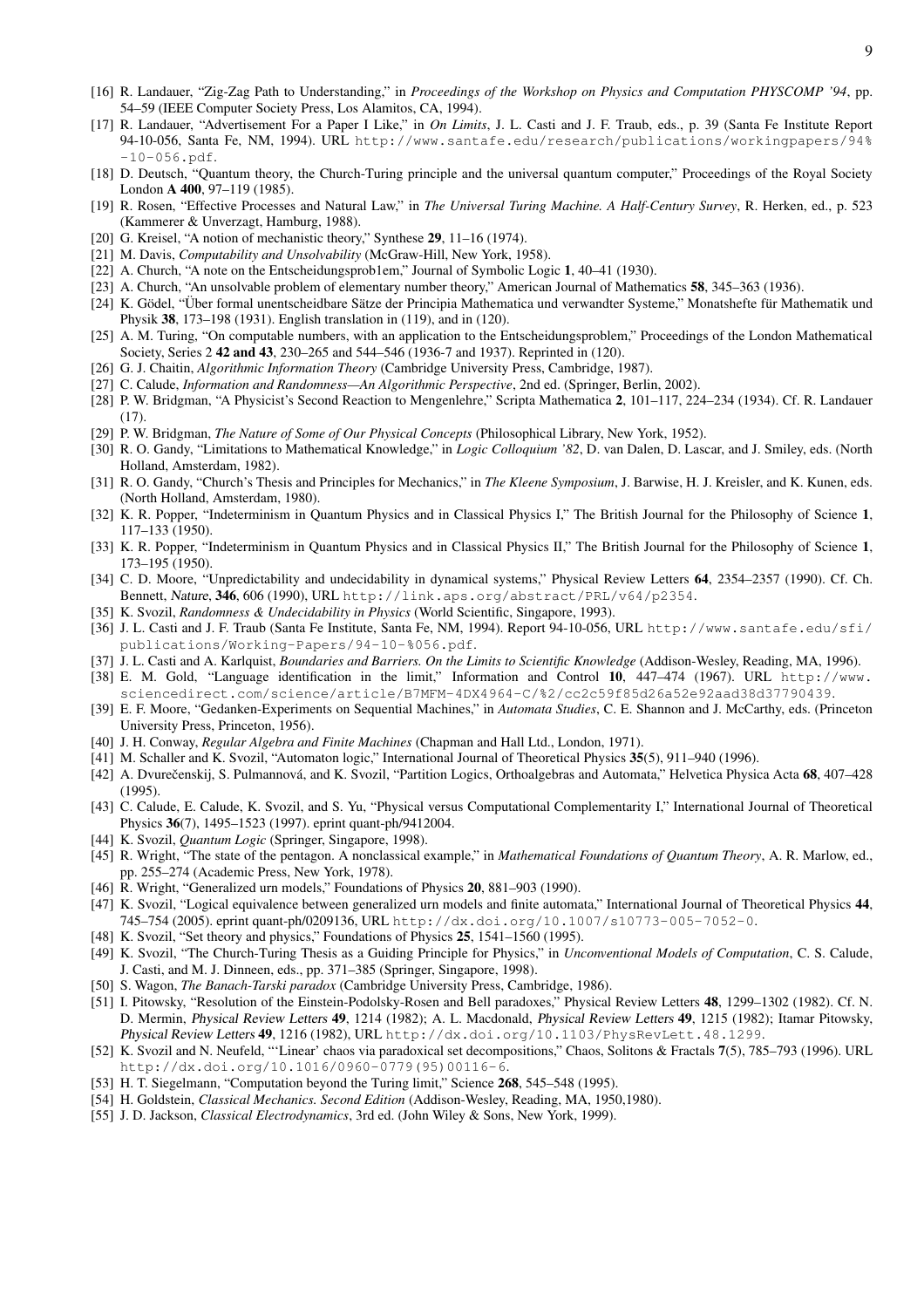- [56] A. Einstein, *Grundzuge der Relativit ¨ atstheorie ¨* , 1st ed. (Vieweg, Braunschweig, 1956).
- [57] R. Shaw, Zeitschrift für Naturforschung 36a, 80 (1981).
- [58] H. G. Schuster, *Deterministic Chaos* (Physik Verlag, Weinheim, 1984).
- [59] I. Pitowsky, "Laplace's demon consults an oracle: The computational complexity of prediction," Studies In History and Philosophy of Science Part B: Studies In History and Philosophy of Modern Physics 27, 161–180 (1996). URL http://dx.doi.org/10.1016/ 1355-2198(96)85115-X.
- [60] E. Specker, *Selecta* (Birkhäuser Verlag, Basel, 1990).
- [61] P. S. Wang, "The undecidability of the existence of zeros of real elementary functions," Journal of the ACM (JACM) 21, 586–589 (1974).
- [62] M. B. Pour-El and J. I. Richards, *Computability in Analysis and Physics* (Springer, Berlin, 1989).
- [63] D. S. Bridges, "Constructive mathematics and unbounded operators—a reply to Hellman," Journal of Philosophical Logic 28(5) (1999). URL http://dx.doi.org/10.1023/A:1004420413391.
- [64] R. Penrose, *The Emperor's New Mind: Concerning Computers, Minds, and the Laws of Physics* (Oxford University Press, Oxford, 1990).
- [65] A. Grünbaum, *Philosophical problems of space and time (Boston Studies in the Philosophy of Science, vol. 12)*, second, enlarged edition ed. (D. Reidel, Dordrecht/Boston, 1974).
- [66] J. F. Thomson, "Tasks and supertasks," Analysis **15**, 1–13 (1954).
- [67] P. Benacerraf, "Tasks and supertasks, and the modern Eleatics," Journal of Philosophy LIX(24), 765–784 (1962).
- [68] R. Rucker, *Infinity and the Mind* (Birkhäuser, Boston, 1982). Reprinted by Bantam Books, 1986.
- [69] J. Earman and J. D. Norton, "Forever is a day: supertasks in Pitowsky and Malament-Hogart spacetimes," Philosophy of Science 60, 22–42 (1993).
- [70] M. Hogarth, "Predicting the future in relativistic spacetimes," Studies in History and Philosophy of Science. Studies in History and Philosophy of Modern Physics 24(5), 721–739 (1993).
- [71] M. Hogarth, "Non-Turing computers and non-Turing computability," PSA 1, 126–138 (1994).
- [72] E. W. Beth, *The Foundations of Metamathematics* (North-Holland, Amsterdam, 1959).
- [73] E. G. K. López-Escobar, "Zeno's paradoxes pre Gödelian incompleteness," Jahrbuch 1991 der Kurt-Gödel-Gesellschaft p. 49 (1991).
- [74] H. Weyl, *Philosophy of Mathematics and Natural Science* (Princeton University Press, Princeton, 1949).
- [75] D. Deutsch, "Quantum mechanics near closed timelike lines," Physical Review D 44, 3197–3217 (1991). URL http://dx.doi. org/10.1103/PhysRevD.44.3197.
- [76] K. Svozil, "Consistent use of paradoxes in deriving contraints on the dynamics of physical systems and of no-go-theorems," Foundations of Physics Letters 8(6), 523–535 (1995).
- [77] T. Ord and T. D. Kieu, "The Diagonal Method and Hypercomputation," (2003). eprint math.LO/0307020.
- [78] R. P. Feynman, "Simulating physics with computers," International Journal of Theoretical Physics 21, 467–488 (1982).
- [79] F. D. Murnaghan, *The Unitary and Rotation Groups* (Spartan Books, Washington, D.C., 1962).
- [80] C. S. Calude and B. Pavlov, "Coins, Quantum Measurements, and Turing's Barrier," Quantum Information Processing 1, 107–127 (2002). eprint quant-ph/0112087, URL http://arxiv.org/abs/quant-ph/0112087.
- [81] V. A. Adamyan and B. S. P. Cristian S. Calude, "Transcending the Limits of Turing Computability," (1998). eprint quant-ph/0304128, URL http://arxiv.org/abs/quant-ph/0304128.
- [82] T. D. Kieu, "Quantum Algorithm for Hilbert's Tenth Problem," International Journal of Theoretical Physics 42, 1461–1478 (2003). eprint quant-ph/0110136, URL http://arxiv.org/abs/quant-ph/0110136.
- [83] T. D. Kieu, "Computing the Noncomputable," Contemporary Physics 44, 51–71 (2003). eprint quant-ph/0203034, URL http:// arxiv.org/abs/quant-ph/0203034.
- [84] A. Ekert and R. Jozsa, "Quantum computation and Shor's factoring algorithm," Reviews of Modern Physics 68(3), 733–753 (1996).
- [85] J. Preskill, "Quantum Computing: Pro and Con," Proceedings of the Royal Society (London) A 454, 469–486 (1998). eprint quantph/9705032, URL http://dx.doi.org/10.1098/rspa.1998.0171.
- [86] J. Preskill, "Quantum Computation," Lecture notes, eprint quant-ph/9705032, URL http://www.theory.caltech.edu/ ˜preskill/ph219/index.html.
- [87] M. A. Nielsen and I. L. Chuang, *Quantum Computation and Quantum Information* (Cambridge University Press, Cambridge, 2000).
- [88] N. D. Mermin, "Lecture Notes on Quantum Computation," (2002-2004). URL http://people.ccmr.cornell.edu/ ˜mermin/qcomp/CS483.html.
- [89] M. W. J. Eisert, "Quantum computing," in *Handbook Innovative Computing*, A. Zomaya, G. Milburn, J. Dongarra, D. Bader, R. Brent, M. Eshaghian-Wilner, and F. Seredynski, eds., pp. 281–283 (Springer, Berlin, Heidelberg, New York, 2004). eprint quant-ph/0401019.
- [90] J. Gruska, *Quantum Computing* (McGraw-Hill, London, 1999).
- [91] C. H. Bennett, E. Bernstein, G. Brassard, and U. Vazirani, "Strengths and Weaknesses of Quantum Computing," SIAM Journal on Computing 26, 1510–1523 (1997). eprint quant-ph/9701001, URL http://dx.doi.org/10.1137/S0097539796300933.
- [92] Y. Ozhigov, "Quantum Computer Can Not Speed Up Iterated Applications of a Black Box," (1997). eprint quant-ph/9712051.
- [93] R. Beals, H. Buhrman, R. Cleve, M. Mosca, and R. de Wolf, "Quantum Lower Bounds by Polynomials," Journal of the ACM 48, 778–797 (2001). eprint quant-ph/9802049, URL http://dx.doi.org/10.1145/502090.502097.
- [94] R. Cleve, "An Introduction to Quantum Complexity Theory," in *Collected Papers on Quantum Computation and Quantum Information Theory*, C. Macchiavello, G. Palma, and A. Zeilinger, eds., pp. 103–127 (World Scientific, Singapore, 2000). eprint quant-ph/9906111.
- [95] L. Fortnow, "One complexity theorist's view of quantum computing," Theoretical Computer Science 292, 597–610 (2003). URL http: //dx.doi.org/10.1016/S0304-3975(01)00377-2.
- [96] K. Svozil, "Characterization of quantum computable decision problems by state discrimination," in *AIP Conference Proceedings*, A. Khrennikov, ed., p. in print (American Institute of Physics, Melville, NY, 2005). eprint quant-ph/0505129, URL inprint.